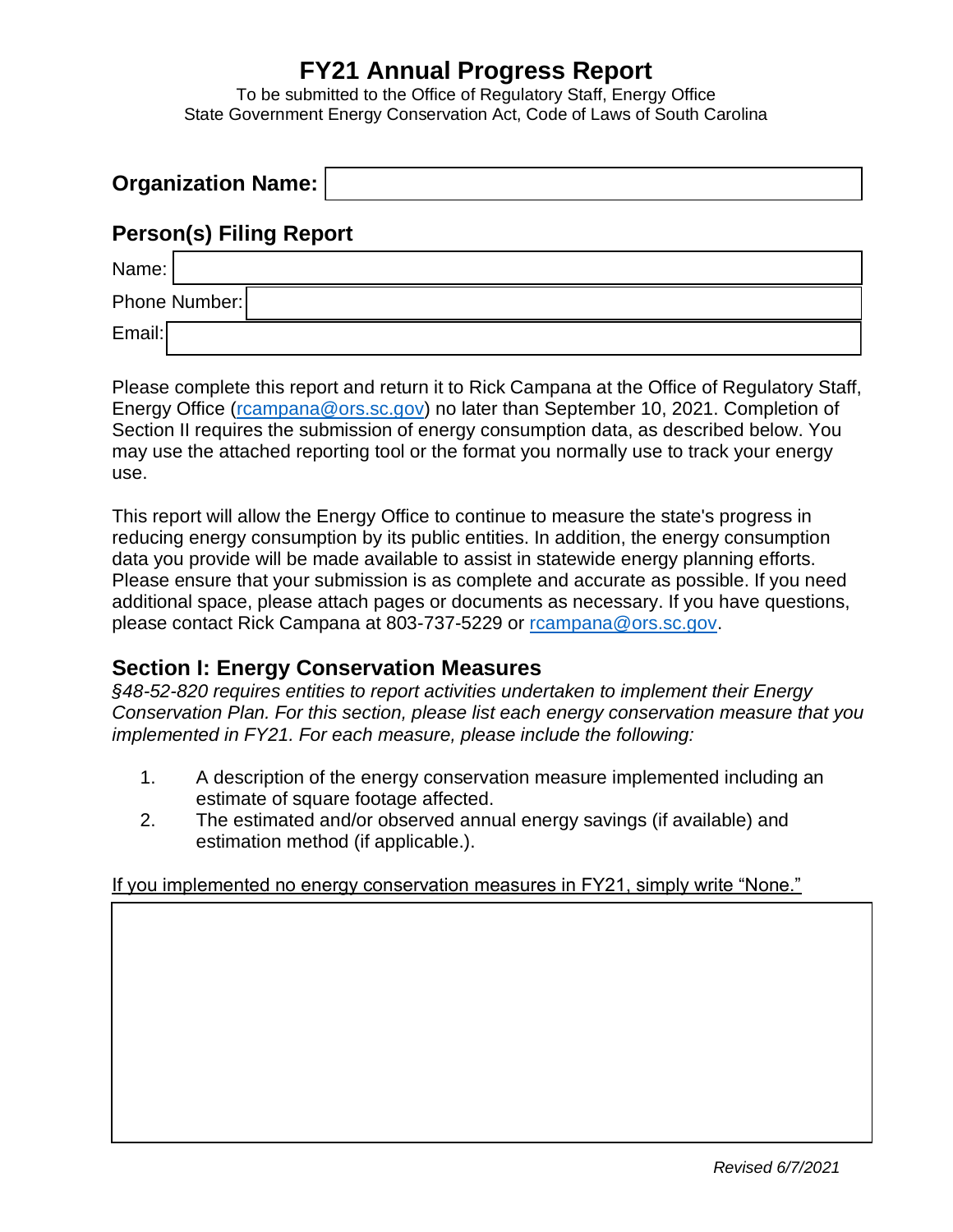## **FY21 Annual Progress Report**

To be submitted to the Office of Regulatory Staff, Energy Office State Government Energy Conservation Act, Code of Laws of South Carolina

## **Section II: Energy Consumption Data**

To verify progress made toward state energy conservation goals and to assist in statewide energy planning efforts, please provide your complete energy consumption data for FY21 (including all sources of energy used in your buildings) in a format described below:

- If you use energy accounting software, please submit a file containing data showing energy consumption, energy cost, and gross square footage in FY21:
	- o As totals for your organization
	- $\circ$  If available, for each meter and/or each building in your organization
- If you do not currently use any energy accounting software:
	- o **[Use Portfolio Manager:](https://www.energystar.gov/istar/pmpam/)** You may want to consider using Portfolio Manager, the free, web-based energy accounting system provided by ENERGY STAR. If you would like more assistance with entering your data into Portfolio Manager, please email [rcampana@ors.sc.gov.](mailto:rcampana@ors.sc.gov)
	- o **Use [the SCEO Consumption Reporting Tool:](https://ors.sc.gov/sites/default/files/Documents/Consumers/Electric/Consumption%20Reporting%20Tool%20FY2021.xls)** You may choose to complete and submit the file entitled SCEO Consumption Reporting Tool, which can be downloaded from the Energy Office website.
	- o Otherwise please submit data using Excel.

### **Section III: Purchase of Energy Conservation Products**

*§48-52-640 mandates that all state agencies "shall submit a disclaimer statement to the State Energy Office with [their] annual report stating that [they] did not purchase an energy conservation product that had not been certified by the State Energy Office."*

The Energy Office has posted a [list of pre-certified and/or approved energy conservation](http://energy.sc.gov/files/Approved_Energy_Conservation_Products_and_Measures%208%2017.pdf)  [products/measures](http://energy.sc.gov/files/Approved_Energy_Conservation_Products_and_Measures%208%2017.pdf) on the Energy Office website. For any products/measures not listed here, agencies should contact Rick Campana at reampana@ors.sc.gov or by telephone at 803-737-5229.

#### **Statement**

*I hereby certify that my organization did not purchase any energy conservation products that have not been certified and/or approved by the Energy Office.*

**Initials**